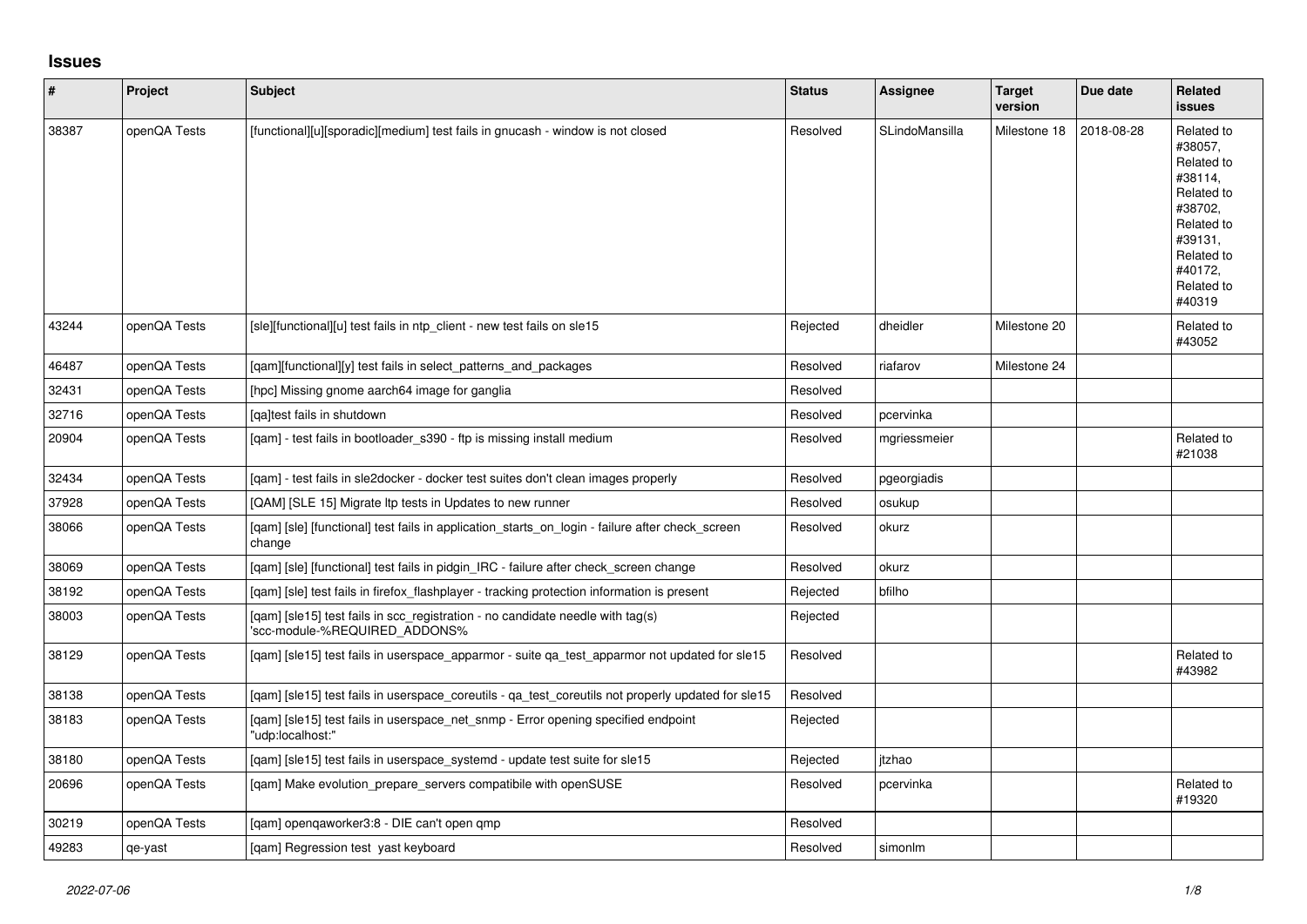| $\vert$ # | Project      | <b>Subject</b>                                                                            | <b>Status</b> | <b>Assignee</b> | <b>Target</b><br>version | Due date   | Related<br>issues                                                      |
|-----------|--------------|-------------------------------------------------------------------------------------------|---------------|-----------------|--------------------------|------------|------------------------------------------------------------------------|
| 49253     | qe-yast      | [qam] Regression test for yast add-on command line option                                 | Rejected      | jgwang          |                          |            |                                                                        |
| 41396     | openQA Tests | [qam] Revise updates_packagekit_kde                                                       | Rejected      | pcervinka       |                          |            | Related to<br>#41030,<br>Related to<br>#36138                          |
| 20790     | openQA Tests | [qam] SLE12-SP3 test fails in 1_unknown_- slenkins-tests-openvpn-control                  | Rejected      | pcervinka       |                          |            | Related to<br>#20002                                                   |
| 20760     | openQA Tests | [gam] SLE12-SP3 test fails in add update test repo                                        | Resolved      | dasantiago      |                          |            |                                                                        |
| 20756     | openQA Tests | [qam] SLE12-SP3 test fails in scc_registration                                            | Resolved      |                 |                          |            |                                                                        |
| 20804     | openQA Tests | [qam] SLE12-SP3 test fails in system_role - incorrect content of variable MAINT_TEST_REPO | Resolved      | osukup          |                          |            |                                                                        |
| 20758     | openQA Tests | [gam] SLE12-SP3 test fails in welcome                                                     | Resolved      |                 |                          |            |                                                                        |
| 27506     | openQA Tests | [qam] test fails in 1_shim_suite - missing repository on dist                             | Resolved      | thehejik        |                          |            |                                                                        |
| 19492     | openQA Tests | [gam] test fails in addon products sle                                                    | Resolved      |                 |                          |            |                                                                        |
| 20980     | openQA Tests | [qam] test fails in addon_products_sle                                                    | Resolved      | riafarov        |                          |            |                                                                        |
| 46109     | openQA Tests | [qam] test fails in addon_products_via_SCC_yast2                                          | Resolved      | dheidler        |                          |            | Related to<br>#44252                                                   |
| 30127     | openQA Tests | [qam] test fails in application_starts_on_login - dynamic space in needle                 | Resolved      | pcervinka       |                          |            |                                                                        |
| 21038     | openQA Tests | [qam] test fails in bootloader_s390 - missing install image on ftp server                 | Workable      |                 |                          |            | Related to<br>#20904,<br>Blocks #25286                                 |
| 31810     | openQA Tests | [qam] test fails in docker - disable docker tests on sle12-sp1                            | Resolved      | pcervinka       |                          |            |                                                                        |
| 46895     | openQA Tests | [gam] test fails in dracut - output not matched on 15SP1                                  | Resolved      | pstivanin       |                          | 2019-01-31 | Related to<br>#47417                                                   |
| 33469     | openQA Tests | [qam] test fails in dstat - clean/update needles for dstat-fileoutput                     | Resolved      | pcervinka       |                          |            | Related to<br>#32719                                                   |
| 33451     | openQA Tests | [qam] test fails in dstat - package not available on SP1                                  | Rejected      | pcervinka       |                          |            |                                                                        |
| 37093     | openQA Tests | [qam] test fails in evolution_mail_imap - remove workaround for bsc#1049387               | Resolved      | pcervinka       |                          |            |                                                                        |
| 21774     | openQA Tests | [qam] test fails in evolution_mail_imap - test hangs on querying authentication types     | Rejected      | pcervinka       |                          |            | Related to<br>#21814,<br>Related to<br>#29357,<br>Related to<br>#29360 |
| 27901     | openQA Tests | [qam] test fails in evolution_smoke - imap aol not responding                             | Resolved      | pcervinka       |                          |            |                                                                        |
| 28297     | openQA Tests | [gam] test fails in firefox developertool - missed click                                  | Resolved      | bfilho          |                          |            | Related to<br>#33781                                                   |
| 28288     | openQA Tests | [qam] test fails in firefox_headers - missed keys on input                                | Resolved      | coolo           |                          |            |                                                                        |
| 27618     | openQA Tests | [qam] test fails in firefox_java - remote side changed appearance                         | Resolved      | pcervinka       |                          |            |                                                                        |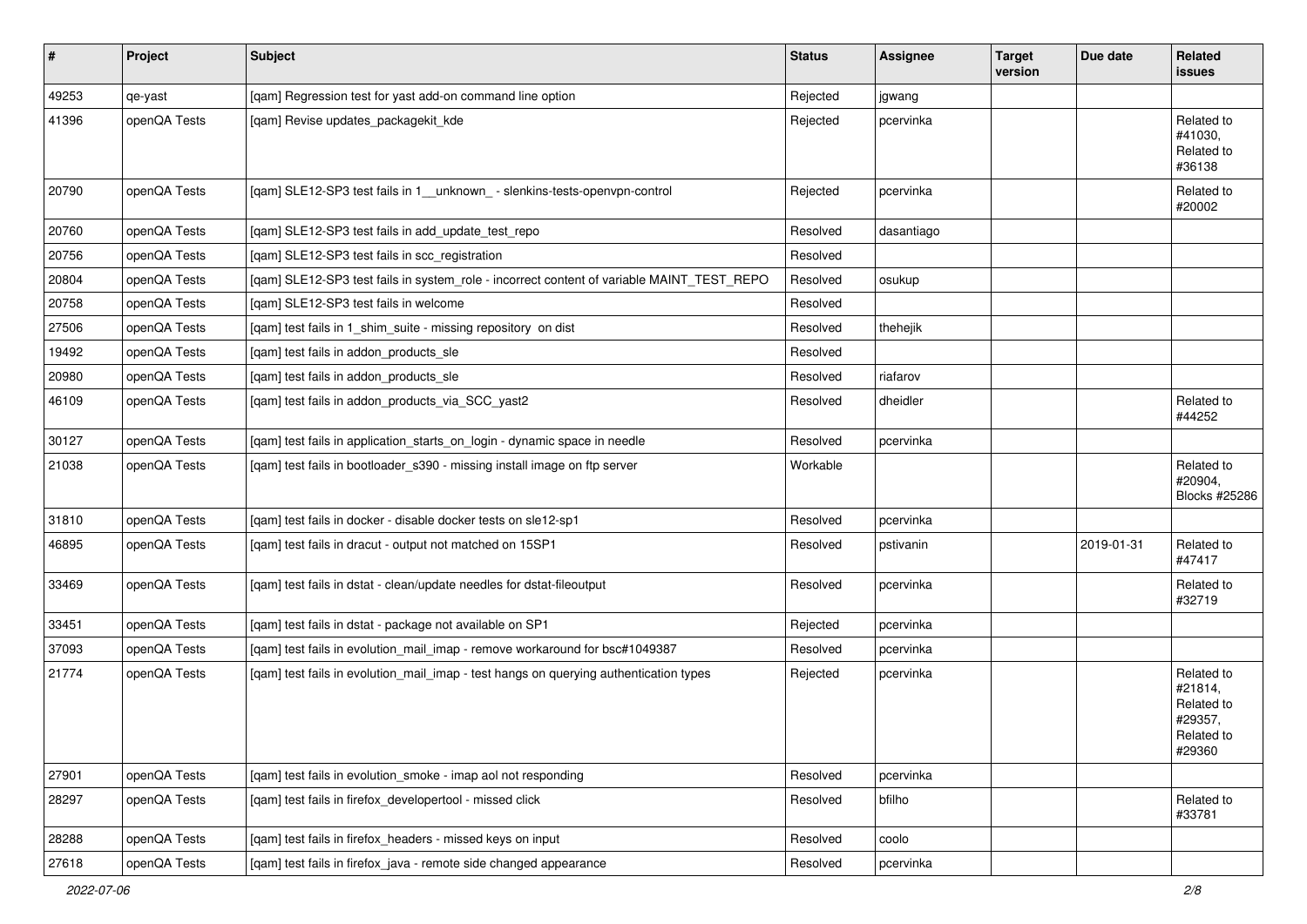| $\vert$ # | Project      | <b>Subject</b>                                                                              | <b>Status</b> | <b>Assignee</b> | <b>Target</b><br>version | Due date | Related<br><b>issues</b> |
|-----------|--------------|---------------------------------------------------------------------------------------------|---------------|-----------------|--------------------------|----------|--------------------------|
| 28291     | openQA Tests | [qam] test fails in firefox_passwd - incorrectly typed password                             | Resolved      | emiura          |                          |          |                          |
| 28528     | openQA Tests | [gam] test fails in groupwise - package is missing in ibs                                   | Resolved      | pcervinka       |                          |          |                          |
| 67108     | openQA Tests | [qam] test fails in install - incorrect job configuration XFSTESTS_REPO                     | Resolved      | dzedro          |                          |          |                          |
| 20782     | openQA Tests | [qam] test fails in install_patterns - mariadb test tries to install devel packages         | Resolved      | pcervinka       |                          |          |                          |
| 34693     | openQA Tests | [qam] test fails in install_update - missing INCIDENT_PATCH                                 | Rejected      | osukup          |                          |          |                          |
| 20778     | openQA Tests | [qam] test fails in install_update - missing variable INCIDENT_PATCH                        | Resolved      |                 |                          |          |                          |
| 30514     | openQA Tests | [qam] test fails in java - increase timeout for installation                                | Closed        | pcervinka       |                          |          |                          |
| 31180     | openQA Tests | [qam] test fails in kernel_kexec - migration to systemctl broke the test                    | Resolved      | pcervinka       |                          |          |                          |
| 37438     | openQA Tests | [qam] test fails in kernel_ltp_fs - issue in qa_testsuite                                   | Rejected      | pcervinka       |                          |          |                          |
| 40259     | openQA Tests | [qam] test fails in libreoffice_mainmenu_components - needle fail at base-install           | Resolved      | yuanren10       |                          |          |                          |
| 31309     | openQA Tests | [qam] test fails in libreoffice_mainmenu_components - needles should be updated             | Resolved      | pcervinka       |                          |          |                          |
| 30033     | openQA Tests | [qam] test fails in libreoffice_mainmenu_components - ttyS0 permission denied               | Resolved      | okurz           |                          |          | Related to<br>#29940     |
| 31867     | openQA Tests | [qam] test fails in partitioning_raid - failures after update to needles                    | Resolved      |                 |                          |          | Related to<br>#28955     |
| 27910     | openQA Tests | [qam] test fails in patch_and_reboot - many download failures                               | Rejected      |                 |                          |          |                          |
| 31657     | openQA Tests | [qam] test fails in runc - conflict between docker-runc and runc                            | Resolved      | pgeorgiadis     |                          |          |                          |
| 31699     | openQA Tests | [qam] test fails in scc_registration - failing since scc_addons update                      | Resolved      | osukup          |                          |          |                          |
| 27244     | openQA Tests | [qam] test fails in select_patterns_and_packages - ha pattern is unselected                 | Resolved      | pcervinka       |                          |          |                          |
| 27205     | openQA Tests | [qam] test fails in setup - failing needles in iscsi support server                         | Resolved      | pcervinka       |                          |          |                          |
| 49628     | openQA Tests | [qam] test fails in setup_online_repos - missing configure online repositories              | Rejected      | pcervinka       |                          |          | Related to<br>#39449     |
| 21052     | openQA Tests | [gam] test fails in shotwell export - failure on first launch                               | Resolved      | vsvecova        |                          |          |                          |
| 25926     | openQA Tests | [gam] test fails in sle2docker                                                              | Resolved      | pcervinka       |                          |          |                          |
| 26830     | openQA Tests | [gam] test fails in sle2docker - sles docker image has new name                             | Rejected      | pcervinka       |                          |          |                          |
| 44696     | openQA Tests | [qam] test fails in sshd - user password is weak                                            | Resolved      | pdostal         |                          |          |                          |
| 48362     | openQA Tests | [qam] test fails in supportutils - remove pam check                                         | Resolved      | hurhaj          |                          |          |                          |
| 21048     | openQA Tests | [qam] test fails in tracker_search_in_nautilus - keyboard press is not reaching target      | Resolved      | pcervinka       |                          |          | Related to<br>#5830      |
| 21046     | openQA Tests | [gam] test fails in tracker_search_in_nautilus - keyboard press is not reaching target      | Rejected      |                 |                          |          |                          |
| 48530     | openQA Tests | [gam] Test fails in update install for networkmager update on ppc64le and s390              | Rejected      | pcervinka       |                          |          |                          |
| 41030     | openQA Tests | [qam] test fails in updates_packagekit_kde - zypper update requires additional install step | Resolved      | pcervinka       |                          |          | Related to<br>#41396     |
| 31315     | openQA Tests | [qam] test fails in wireshark - rm command is not fully typed after alt-f4                  | Resolved      | pcervinka       |                          |          |                          |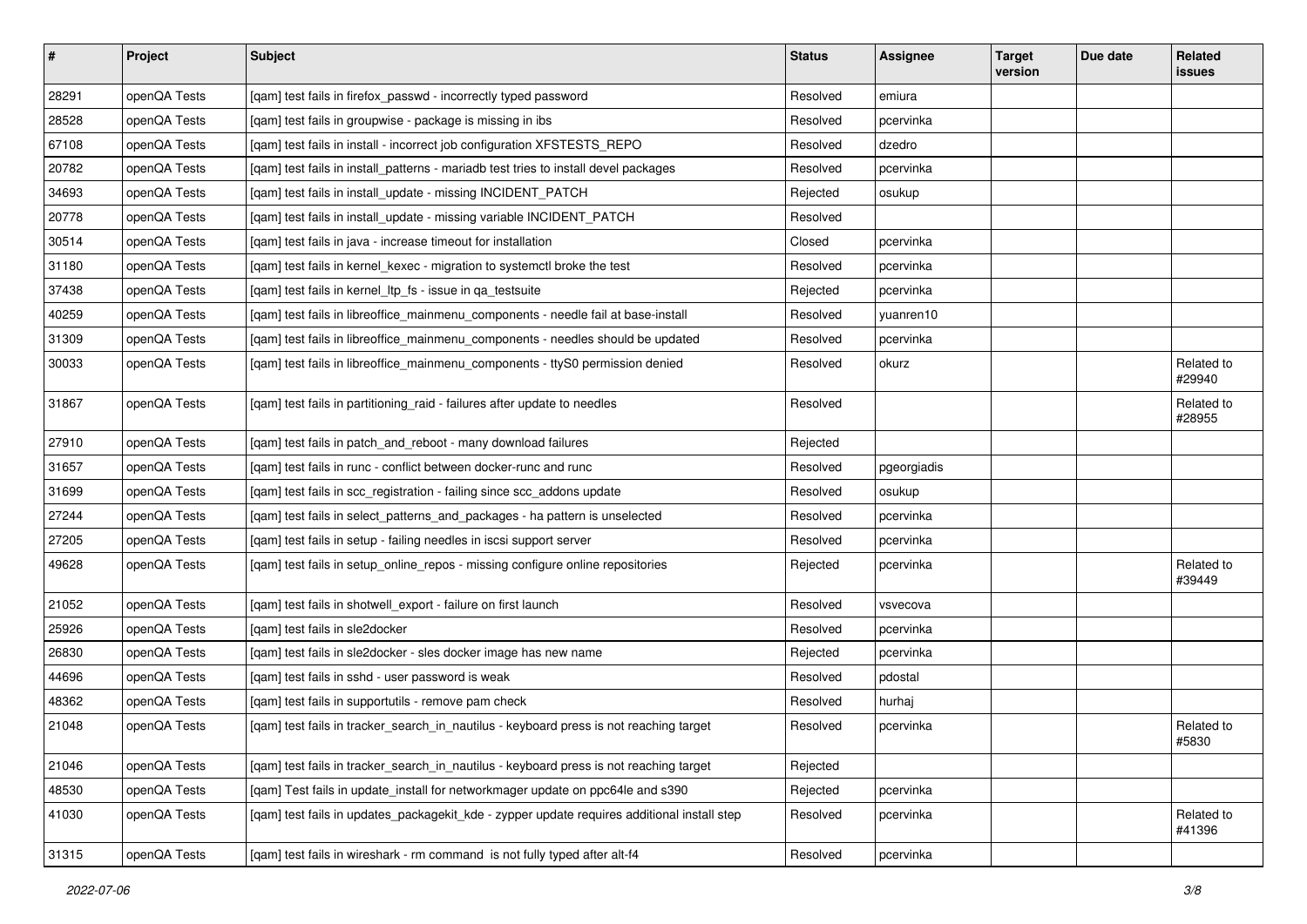| $\sharp$ | Project      | <b>Subject</b>                                                                                           | <b>Status</b> | <b>Assignee</b> | <b>Target</b><br>version | Due date | Related<br>issues       |
|----------|--------------|----------------------------------------------------------------------------------------------------------|---------------|-----------------|--------------------------|----------|-------------------------|
| 21790    | openQA Tests | [qam] test fails in wireshark - test don't match capturing needle                                        | Closed        |                 |                          |          |                         |
| 30814    | openQA Tests | [gam] test fails in yast2 ntpclient - log window is not closed                                           | Resolved      | pcervinka       |                          |          |                         |
| 49673    | openQA Tests | [qam] test fails in zypper_docker - increase timeout for zypper docker operation                         | Resolved      |                 |                          |          |                         |
| 34288    | openQA Tests | [qam] test fails in zypper_info - zypper_info shouldn't be started                                       | Resolved      | riafarov        |                          |          | Related to<br>#32038    |
| 20716    | openQA Tests | [qam] test fails in zypper_info triggered on incidents -> needs adaption of pattern match                | Resolved      | pcervinka       |                          |          |                         |
| 30039    | openQA Tests | [qam] test fails in zypper_lr_validate - use version_utils instead of utils                              | Resolved      | pcervinka       |                          |          |                         |
| 28015    | openQA Tests | [qam] test fails setup - aplay.pm syntax error                                                           | Resolved      | riafarov        |                          |          |                         |
| 20720    | openQA Tests | [qam][aarch64] test fails in install_patterns -> skips over grub2 menue                                  | Rejected      |                 |                          |          | Related to<br>#20174    |
| 50387    | openQA Tests | [qam][blue] - test fails in updates_packagekit_kde                                                       | Resolved      | pcervinka       |                          |          |                         |
| 50459    | openQA Tests | [qam][blue][leap] test fails in updates_packagekit_gpk - fail after update                               | Resolved      | pcervinka       |                          |          |                         |
| 50309    | openQA Tests | [qam][blue][leap][opensuse] Update online_repos behavior to activate online repositories                 | Resolved      | pcervinka       |                          |          | Blocks #39449           |
| 50045    | openQA Tests | [qam][blue][sle] - Fix type_password to accept parameters and pass them to the inner call<br>type_string | Resolved      | pcervinka       |                          |          | Related to<br>#49655    |
| 27994    | openQA Tests | [qam][expedite][sprint 201711.2] test fails in test setup in bmwqemu.pm                                  | Resolved      | szarate         |                          |          |                         |
| 40418    | openQA Tests | [qam][functional][sle] test fails in select_patterns_and_packages                                        | Resolved      | riafarov        |                          |          | Related to<br>#38870    |
| 48524    | openQA Tests | [qam][ha] Test fails during iscsi client setup - host: command not found                                 | Resolved      | pcervinka       |                          |          | Has duplicate<br>#48302 |
| 33643    | openQA Tests | [qam][ha] test fails in ha_cluster_init - scp failure                                                    | Resolved      | pcervinka       |                          |          |                         |
| 48308    | openQA Tests | [qam][kernel] test fails in kernel_multipath - missing python2 module                                    | Rejected      | pcervinka       |                          |          |                         |
| 49217    | openQA Tests | [gam][kernel][aarch64][sle] kdump is not scheduled for aarch64                                           | Resolved      | pcervinka       |                          |          |                         |
| 49121    | openQA Tests | [qam][kernel][multipath][aarch64] Qemu fails setup multipath on qemu_aarch64                             | Resolved      | pcervinka       |                          |          |                         |
| 49265    | qe-yast      | [qam][maint][yast2-storage][yast2-storage-ng] Regression test yast disk                                  | Resolved      | mgrifalconi     |                          |          |                         |
| 49262    | qe-yast      | [qam][newt][yast2-dns-server] Regression test yast dns-server                                            | Resolved      | tonyyuan        |                          |          |                         |
| 49271    | qe-yast      | [qam][newt][yast2-ftp-server] Regression test yast ftp-server                                            | Resolved      | shukui          |                          |          |                         |
| 49277    | qe-yast      | [qam][newt][yast2-http-server] Regression test yast http-server                                          | Resolved      | shukui          |                          |          |                         |
| 49286    | qe-yast      | [qam][newt][yast2-lang] Regression test yast language                                                    | Resolved      | mgrifalconi     |                          |          |                         |
| 49250    | qe-yast      | [qam][newt][yast2-network] Regression test for yast lan command line option                              | Resolved      | vpelcak         |                          |          |                         |
| 49295    | qe-yast      | [qam][newt][yast2-nfs-client] Regression test yast nfs                                                   | Resolved      | jgwang          |                          |          |                         |
| 49298    | qe-yast      | [qam][newt][yast2-nfs-server] Regression test yast nfs-server                                            | Resolved      | simonlm         |                          |          |                         |
| 49313    | qe-yast      | [qam][newt][yast2-rdp] Regression test yast rdp                                                          | Resolved      | jgwang          |                          |          |                         |
| 49646    | openQA Tests | [qam][s390] test fails in installation - system will not boot and login screen is not reached            | Rejected      |                 |                          |          |                         |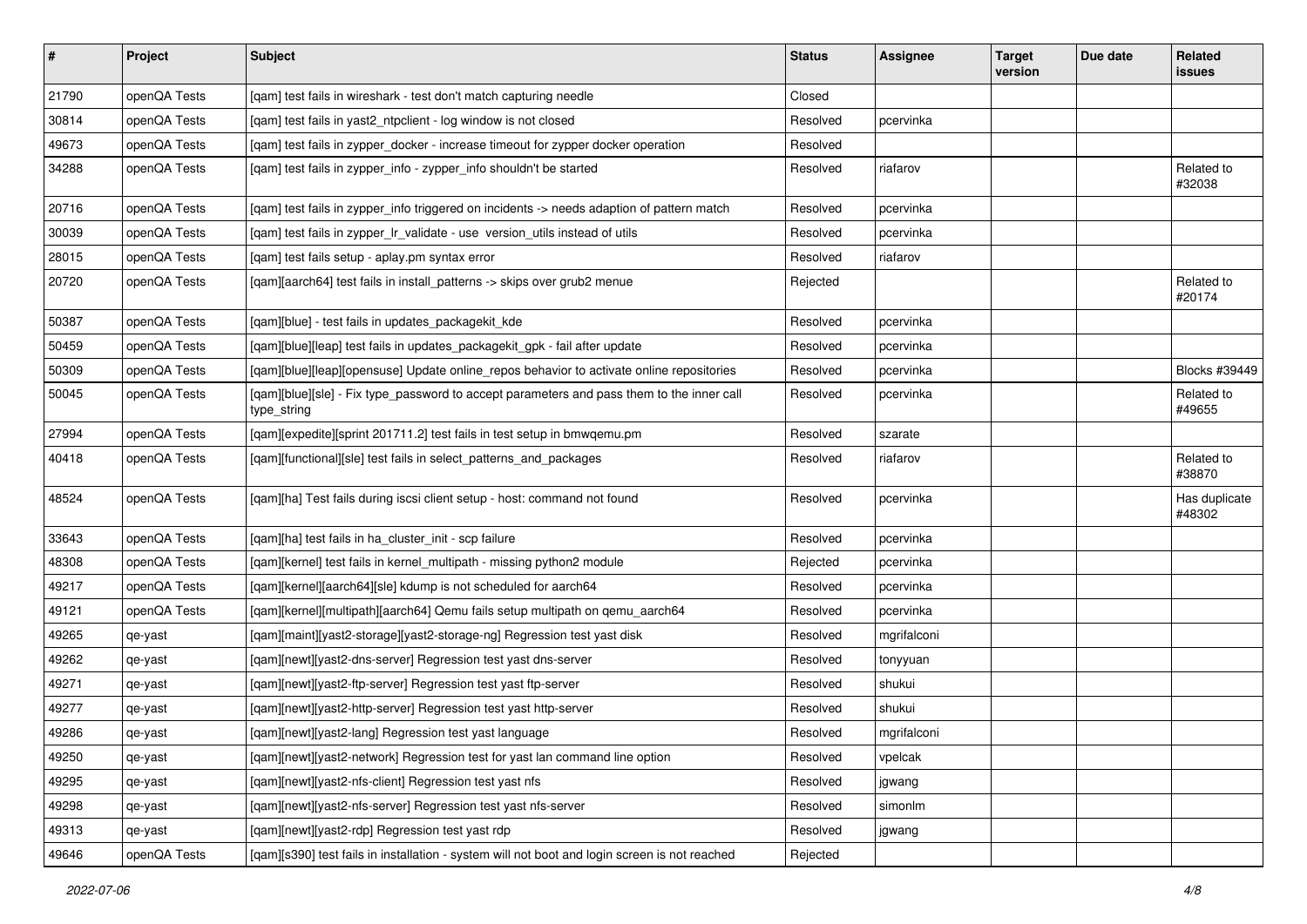| $\pmb{\#}$ | Project        | <b>Subject</b>                                                                                            | <b>Status</b> | <b>Assignee</b> | <b>Target</b><br>version | Due date   | <b>Related</b><br>issues                                                  |
|------------|----------------|-----------------------------------------------------------------------------------------------------------|---------------|-----------------|--------------------------|------------|---------------------------------------------------------------------------|
| 34258      | openQA Tests   | [qam][sle] test fails in updates_packagekit_gpk                                                           | Resolved      |                 |                          |            |                                                                           |
| 48467      | openQA Tests   | [qam][sle] test fails in zypper_lifecycle_toolchain - increase timeout for installation                   | Resolved      | martinsmac      |                          | 2019-03-16 | Is duplicate of<br>#47228                                                 |
| 19486      | openQA Tests   | [qam][sle][functional][s390] test fails in install_update -> consoletest_setup types password to<br>early | Resolved      | okurz           |                          |            | Has duplicate<br>#19530, Has<br>duplicate<br>#19584                       |
| 48155      | openQA Project | [qam][tools][kernel] Duplicate bootindex with multiple paths                                              | Resolved      | pcervinka       |                          |            |                                                                           |
| 49418      | openQA Tests   | [ge-asg][gem] test fails in cluster md                                                                    | Resolved      | jadamek         |                          |            |                                                                           |
| 32698      | openQA Tests   | [qe-core] Clean /etc/machine-id after image creation                                                      | New           |                 |                          |            |                                                                           |
| 98541      | openQA Tests   | [qe-core][kernel] Steps in case of s390 failures                                                          | New           |                 |                          |            | Related to<br>#97532,<br>Related to<br>#105049                            |
| 34255      | openQA Tests   | [sle] test fails in kdump_and_crash - fail related to ruby2.1-rubygem-nokogiri                            | Resolved      | mgriessmeier    |                          |            | Related to<br>#34777                                                      |
| 32896      | openQA Tests   | [sle] test fails in pdsh_slave                                                                            | Rejected      | pcervinka       |                          |            |                                                                           |
| 37979      | openQA Tests   | [SLE] test fails in updates_packagekit_gpk - gpk-update-viewer doesn't start                              | Resolved      | riafarov        |                          |            | Related to<br>#31954                                                      |
| 49307      | qe-yast        | Regression test vast nis-server                                                                           | Rejected      | riafarov        |                          |            |                                                                           |
| 39887      | openQA Tests   | [kernel] [sle] [network] test fails in before_test - network failure                                      | Resolved      | pcervinka       | Done                     |            |                                                                           |
| 40181      | openQA Tests   | [network] test fails in before_test - wicked basic test fails on 15SP1                                    | Resolved      | pcervinka       | Done                     |            |                                                                           |
| 30388      | openQA Project | [qam] openqaworker10:4 - worker fail all tests - qemu instances are left behind                           | Resolved      | dasantiago      | Done                     |            | Related to<br>#30595,<br>Related to<br>#30700, Has<br>duplicate<br>#31126 |
| 37925      | openQA Tests   | [QAM] [SLE 15] Make SLE-HPC product installation compatible with QAM update flow                          | Resolved      | pcervinka       | Done                     |            |                                                                           |
| 38015      | openQA Project | [qam] [sle15] Missing SLE5 iso                                                                            | Rejected      | pcervinka       | Done                     |            |                                                                           |
| 38135      | openQA Tests   | [qam] [sle15] test fails in userspace_bind - qa_test_bind is not updated for SLE15                        | Resolved      | pcervinka       | Done                     |            |                                                                           |
| 38261      | openQA Tests   | [qam] test fails in keymap_or_locale - tested text not written in console                                 | Rejected      | pcervinka       | Done                     |            |                                                                           |
| 39536      | openQA Tests   | [qam] test fails in patch_and_reboot - add missing variables for qam test issues                          | Resolved      | pcervinka       | Done                     |            |                                                                           |
| 40547      | openQA Tests   | [qam][opensuse] test fails in updates_packagekit_kde - job timeout                                        | Resolved      | pcervinka       | Done                     |            |                                                                           |
| 38000      | openQA Tests   | [sle15] [gam] test fails in bootloader s390 - Could not retrieve required variable REPO 0                 | Rejected      |                 | Done                     |            |                                                                           |
| 57266      | openQA Project | Forbid test suite name changes if used in job groups                                                      | Resolved      | cdywan          | Done                     |            |                                                                           |
| 48527      | qe-yast        | Include tests load extra tests y2uitest ncurses tom QAM jobs                                              | New           |                 | future                   |            |                                                                           |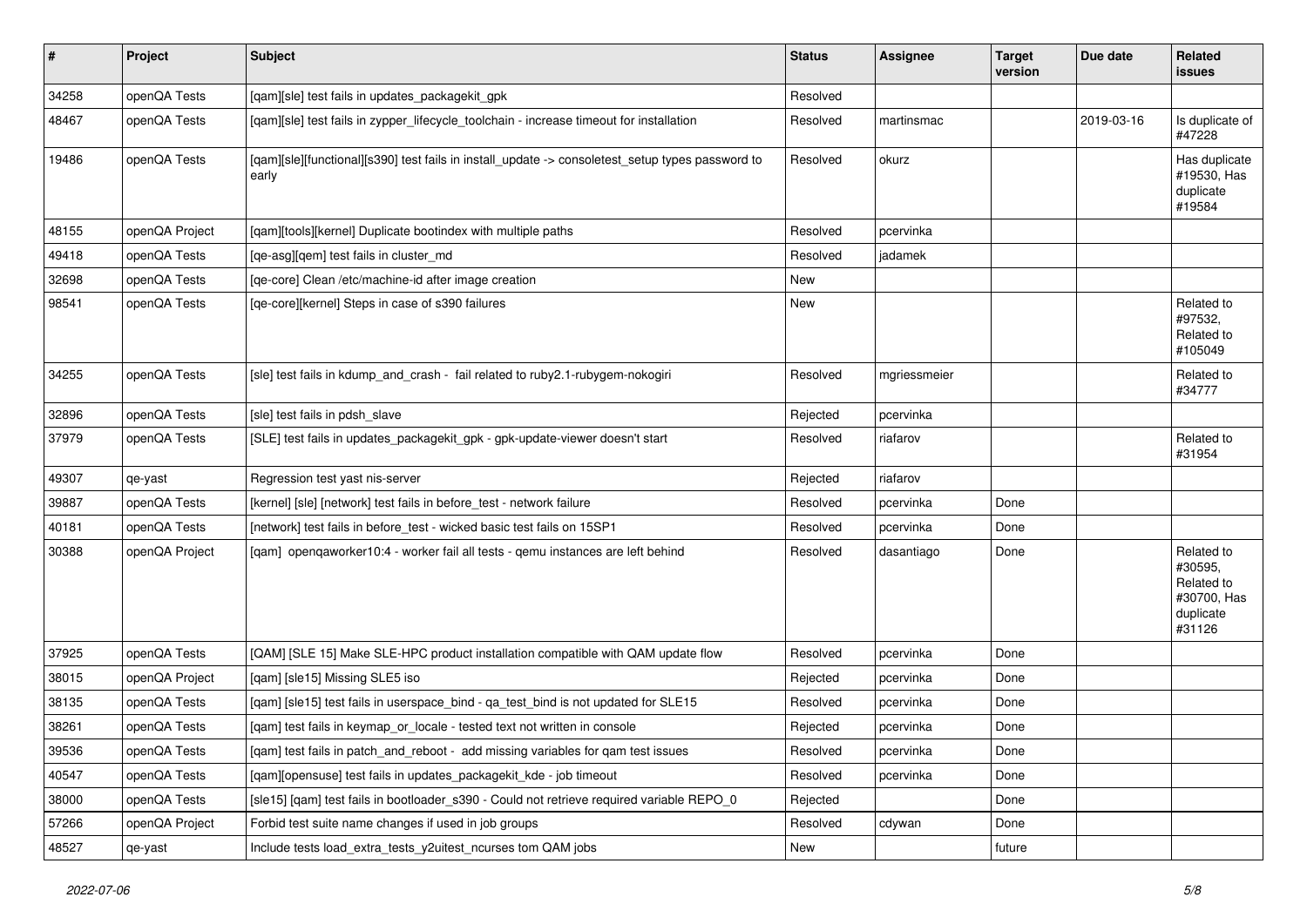| $\sharp$ | Project        | <b>Subject</b>                                                                               | <b>Status</b> | Assignee            | <b>Target</b><br>version | Due date | Related<br>issues    |
|----------|----------------|----------------------------------------------------------------------------------------------|---------------|---------------------|--------------------------|----------|----------------------|
| 49268    | qe-yast        | Regression test yast firewall                                                                | Rejected      | <b>JERiveraMoya</b> | future                   |          |                      |
| 49256    | qe-yast        | Regression test yast audit-laf                                                               | New           |                     | future                   |          |                      |
| 49259    | qe-yast        | Regression test yast dhcp-server                                                             | New           |                     | future                   |          |                      |
| 49280    | qe-yast        | Regression test yast kdump                                                                   | New           |                     | future                   |          |                      |
| 49289    | qe-yast        | Regression test yast mail                                                                    | New           |                     | future                   |          |                      |
| 49304    | qe-yast        | Regression test yast nis                                                                     | New           |                     | future                   |          |                      |
| 49310    | qe-yast        | Regression test yast proxy                                                                   | New           |                     | future                   |          |                      |
| 49244    | qe-yast        | <b>YaST Command Line Options TRACKER</b>                                                     | New           |                     | future                   |          |                      |
| 76933    | openQA Tests   | [opensuse] Add clojure test to Tumbleweed                                                    | New           | pcervinka           | QE Kernel<br>Current     |          |                      |
| 57224    | openQA Tests   | [kernel] - test fails in kdump_and_crash - pasword is not entered before grub                | Resolved      | pcervinka           | QE Kernel<br>Done        |          |                      |
| 50243    | openQA Tests   | [kernel] - test fails in trinity - test is not designed to be run on ooo                     | Resolved      | pvorel              | QE Kernel<br>Done        |          | Related to<br>#50525 |
| 66007    | openQA Tests   | [kernel] Add ASSET_1 variable back for PowerVM and baremetal jobs                            | Rejected      |                     | QE Kernel<br>Done        |          | Related to<br>#65627 |
| 65627    | openQA Project | [kernel] Job fails to download LTP asset file                                                | Resolved      | MDoucha             | QE Kernel<br>Done        |          | Related to<br>#66007 |
| 66188    | openQA Tests   | [kernel] test fails in boot_ltp - increase timeout                                           | Resolved      | pcervinka           | QE Kernel<br>Done        |          |                      |
| 60746    | openQA Tests   | [kernel] test fails in boot_to_desktop - increase timeout after password                     | Resolved      | pcervinka           | QE Kernel<br>Done        |          |                      |
| 65067    | openQA Tests   | [kernel] test fails in clone301                                                              | Resolved      | metan               | QE Kernel<br>Done        |          |                      |
| 60818    | openQA Tests   | [kernel] test fails in kdump_and_crash - password prompt is not catched                      | Resolved      | pcervinka           | QE Kernel<br>Done        |          |                      |
| 60449    | openQA Tests   | [kernel] test fails in kdump_and_crash - test is disabling kdump                             | Rejected      | pcervinka           | QE Kernel<br>Done        |          |                      |
| 60326    | openQA Tests   | [kernel] test fails in multipath - update schedule                                           | Resolved      | pcervinka           | QE Kernel<br>Done        |          |                      |
| 56615    | openQA Tests   | [kernel] test fails in tuned - error message for perf_bias failure is different on SLE15-SP1 | Resolved      | pcervinka           | QE Kernel<br>Done        |          |                      |
| 73207    | openQA Tests   | [kernel] Test fails in tuned - incorrect profile                                             | Rejected      | pcervinka           | QE Kernel<br>Done        |          |                      |
| 67315    | openQA Tests   | [kernel][blktests] test fails in boot_to_desktop - YAML schedule not ready for s390x         | Rejected      |                     | QE Kernel<br>Done        |          |                      |
| 60083    | openQA Tests   | [kernel][functional] - test fails in boot to desktop - password is not entered               | Resolved      | pcervinka           | QE Kernel<br>Done        |          |                      |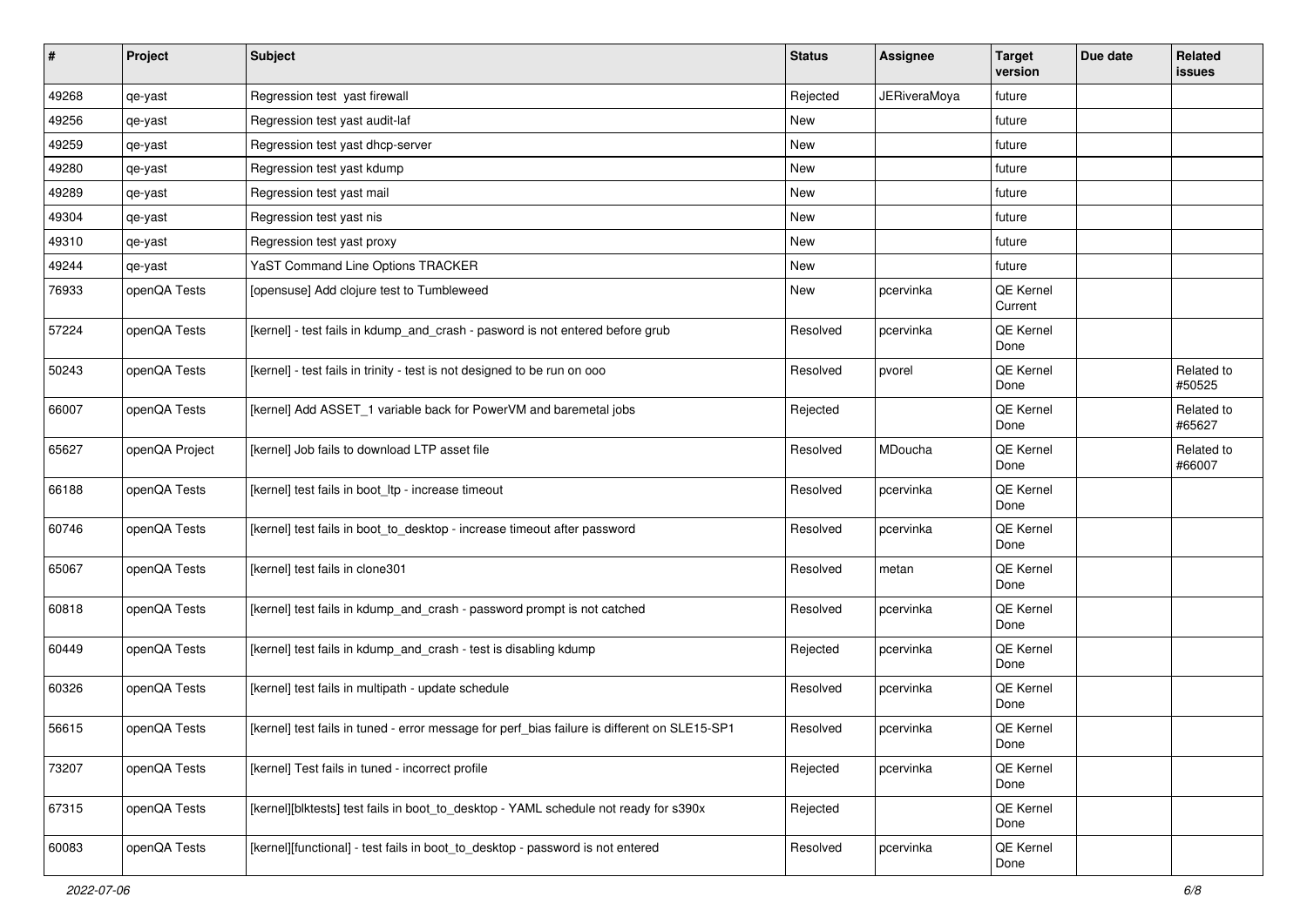| $\vert$ # | Project      | <b>Subject</b>                                                                                                 | <b>Status</b> | <b>Assignee</b> | <b>Target</b><br>version | Due date | Related<br>issues                                                                                  |
|-----------|--------------|----------------------------------------------------------------------------------------------------------------|---------------|-----------------|--------------------------|----------|----------------------------------------------------------------------------------------------------|
| 57329     | openQA Tests | [kernel][functional] PowerVM console is not active all the time                                                | Resolved      | pcervinka       | <b>QE Kernel</b><br>Done |          | Related to<br>#54617,<br>Related to<br>#58220,<br>Related to<br>#14626, Has<br>duplicate<br>#62819 |
| 53165     | openQA Tests | [kernel][installation][lvm] test fails in lvm no separate home - update lvm installation part for<br>sle12-sp5 | Closed        | pcervinka       | QE Kernel<br>Done        |          |                                                                                                    |
| 54416     | openQA Tests | [kernel][ltp] Setup GitLab CI for LTP daily builds                                                             | Closed        | pcervinka       | QE Kernel<br>Done        |          |                                                                                                    |
| 53294     | openQA Tests | [kernel][ltp] test fails in boot_ltp - incorrect kernel name provided                                          | Closed        | pcervinka       | <b>QE Kernel</b><br>Done |          | Related to<br>#51743                                                                               |
| 66203     | openQA Tests | [kernel][ltp] test fails in ioctl_loop05 - LOOP_SET_DIRECT_IO succeeded unexpectedly                           | Resolved      |                 | QE Kernel<br>Done        |          |                                                                                                    |
| 63943     | openQA Tests | [kernel][ltp] test fails in pkey01 - Setup hugepages before test execution                                     | Resolved      | pcervinka       | QE Kernel<br>Done        |          | Related to<br>#63610                                                                               |
| 63610     | openQA Tests | [kernel][ltp][spvm] - test fails in pkey01 on spvm                                                             | Resolved      | pcervinka       | QE Kernel<br>Done        |          | Related to<br>#63943                                                                               |
| 64030     | openQA Tests | [kernel][ltp]spvm] test fails in boot_ltp - Not finished boot                                                  | Resolved      | pcervinka       | QE Kernel<br>Done        |          |                                                                                                    |
| 73099     | openQA Tests | [kernel][powervm] Test fails in install_klp_product - console is not switched                                  | Resolved      | pcervinka       | QE Kernel<br>Done        |          |                                                                                                    |
| 58295     | openQA Tests | [kernel][sporadic] test fails in kdump and crash - password is entered too early                               | Rejected      | pcervinka       | QE Kernel<br>Done        |          |                                                                                                    |
| 60182     | openQA Tests | [kernel][spvm] test fails in lvm no separate home - update needles                                             | Resolved      | pcervinka       | QE Kernel<br>Done        |          |                                                                                                    |
| 59954     | openQA Tests | [kernel][spvm] test fails in qa_test_klp - git should be git-core                                              | Resolved      | pcervinka       | QE Kernel<br>Done        |          |                                                                                                    |
| 59223     | openQA Tests | [kernel][spvm][sporadic] test fails in boot_ltp - timeout/slow boot                                            | Rejected      | pcervinka       | QE Kernel<br>Done        |          |                                                                                                    |
| 54275     | openQA Tests | [kernel]kotd][ltp][s390x] test fails in install ltp - failure after install kotd, console issue                | Closed        | pcervinka       | <b>QE Kernel</b><br>Done |          | Related to<br>#54260                                                                               |
| 59226     | openQA Tests | [kernel]ltp][spvm][sporadic] test fails in boot_ltp - cat /tmp/ver_linux_before.txt timeout                    | Resolved      | pcervinka       | QE Kernel<br>Done        |          | Related to<br>#59190                                                                               |
| 51365     | openQA Tests | [research] Named pipe /dev/sshserial missing lines on first use                                                | Resolved      | pcervinka       | QE Kernel<br>Done        |          |                                                                                                    |
| 52409     | openQA Tests | [sle][kernel][textmode][ppc] test fails in system role - installation fail during system role selection        | Resolved      | pcervinka       | QE Kernel<br>Done        |          |                                                                                                    |